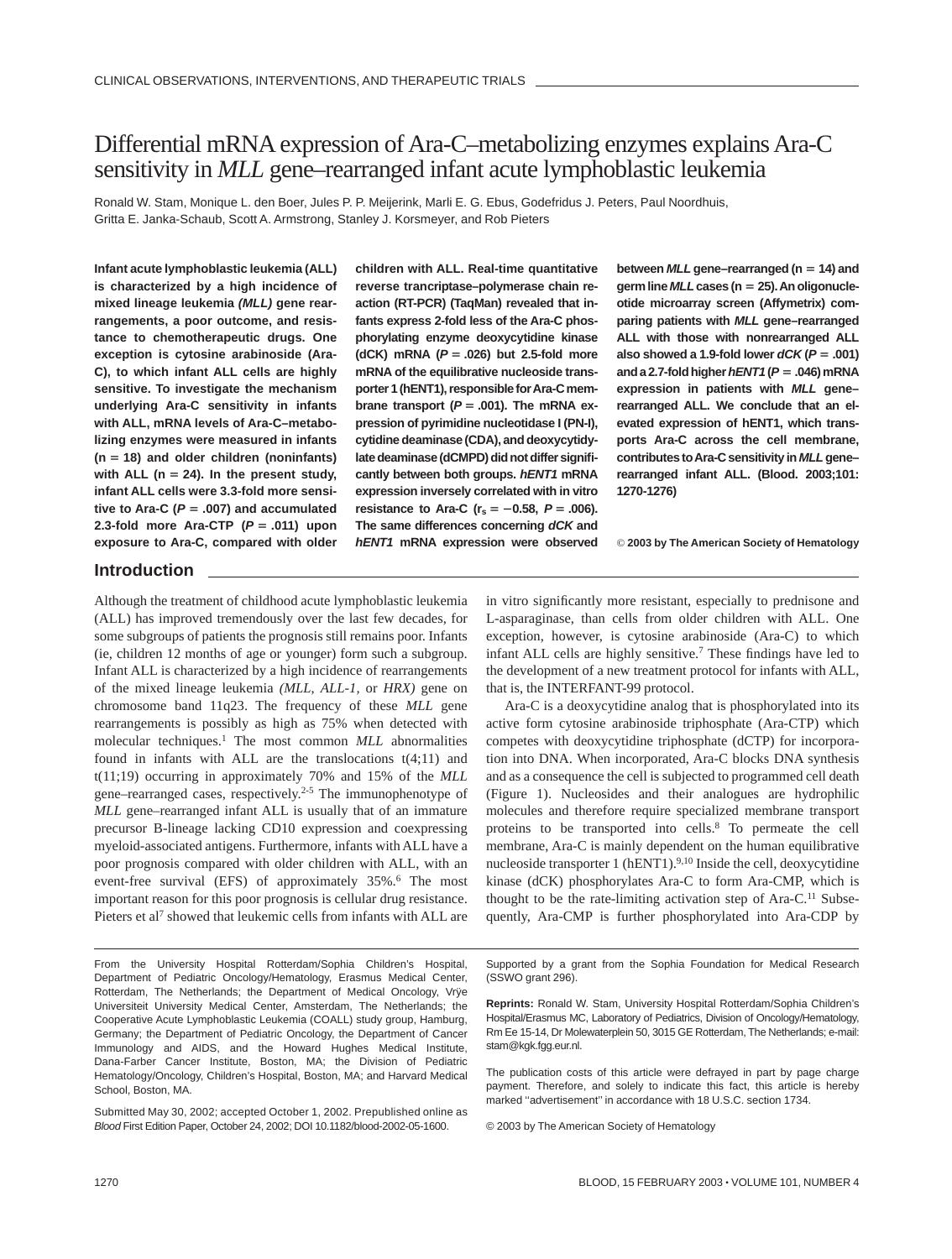

**Figure 1. Cytosine arabinoside (Ara-C) metabolism within cells.** Ara-C enters the cell mainly via (1) equilibrative nucleoside transporter 1 (hENT1). Inside the cell, Ara-C is phosphorylated to Ara-CMP by (2) deoxycytidine kinase (dCK). Subsequently, Ara-CMP is phosphorylated to its active form Ara-CTP. Incorporation of Ara-CTP into the DNA during DNA synthesis leads to programmed cell death or apoptosis. Ara-CTP formation can, however, be obstructed. (3) Pyrimidine nucleotidase I (PN-I) inhibits Ara-CTP formation by opposing the action of dCK. (4) Cytidine deaminase (CDA) and (5) deoxycytidylate deaminase (dCMPD) convert Ara-C to Ara-U and Ara-CMP to Ara-UMP, respectively, thereby decreasing the amount of Ara-CTP that can be formed.

(deoxy)cytidylate kinase (UMP-CMPK) and finally into its active, cytotoxic form Ara-CTP by nucleotide diphosphate kinases (NDPKs). Pyrimidine nucleotidase I (PN-I) catalyzes the dephosphorylation of Ara-CMP,<sup>12</sup> thereby opposing the action of dCK. Cytidine deaminase (CDA) and deoxycytidylate deaminase (dCMPD) convert Ara-C to Ara-U and Ara-CMP to Ara-UMP, respectively, by deaminating the cytosine base. Inactivation of Ara-C and Ara-CMP by these deaminating enzymes decreases the amount of Ara-CTP and thus the cytotoxic effects of Ara-C.13,14

The mechanism underlying the remarkable Ara-C sensitivity in infants with ALL is unknown. Hypothetically, increased activation of the prodrug Ara-C to its active, cytotoxic form Ara-CTP caused by aberrant expression of the above-described enzymes may be involved. Accordingly, we determined the mRNA levels of these Ara-C–metabolizing enzymes in a group of 18 infants and 24 children older than 12 months of age diagnosed with ALL, using real-time quantitative reverse transcriptase–polymerase chain reaction (RT-PCR; Taqman) analysis. In addition, we used an oligonucleotide microarray screen<sup>15</sup> to compare the expression levels of these enzymes in patients with *MLL* gene–rearranged ALL and patients with conventional ALL.

## **Patients, materials, and methods**

#### **Patient samples**

Bone marrow and/or peripheral blood samples from untreated infants (ie, children 12 months of age or younger) initially diagnosed with ALL were collected from the University Hospital Rotterdam/Sophia Children's Hospital and other hospitals participating in the INTERFANT-99 treatment protocol. Samples from initially diagnosed patients with ALL who were older than 12 months of age were obtained from the German COALL study group (Dr G. E. Janka-Schaub, Hamburg, Germany). Within 24 hours after sampling, mononuclear cells were isolated by density gradient centrifugation using Lymphoprep (density 1.077 g/mL; Nycomed Pharma, Oslo, Norway), and centrifuged at 480*g* for 15 minutes at room temperature. The collected mononuclear cells were washed twice and kept in culture medium consisting of RPMI 1640 medium (Dutch modification without Lglutamine; Gibco BRL, Life Technologies, Breda, The Netherlands), 20% fetal calf serum (FCS; Integro, Zaandam, The Netherlands), 2 mM L-glutamine (Gibco BRL, Life Technologies) 5 µg/mL insulin, 5 µg/mL transferrin, 5 ng/mL sodium selenite (ITS media supplement; Sigma, St Louis, MO), 100 IU/mL penicillin, 100  $\mu\text{g/mL}$  streptomycin, 0.125  $\mu\text{g/mL}$ fungizone (Gibco BRL, Life Technologies), and 0.2 mg/mL gentamycin (Gibco BRL, Life Technologies). Contaminating nonleukemic cells were removed by immunomagnetic beads as described by Kaspers et al.16 All samples contained at least 90% leukemic cells, determined morphologically

on May-Grünwald-Giemsa-stained (Merck, Darmstadt, Germany) cytospins. For RNA extraction, a minimum of  $5 \times 10^6$  cells were lysed in TRIzol reagent (Gibco BRL, Life Technologies) and stored at  $-80^{\circ}$ C until extraction.

#### **In vitro Ara-C cytotoxicity assay**

In vitro Ara-C cytotoxicity was determined using the MTT assay as described by Pieters et al.<sup>17</sup> Briefly, 100  $\mu$ L aliquots of cell suspension  $(1.6 \times 10^5 \text{ cells})$  were cultured in round-bottomed 96-well microtitre plates in the presence of 6 different concentrations of Ara-C (Cytosar, Pharmacia, and Upjohn BV, Woerden, The Netherlands) ranging from  $0.009 \mu g/mL$  to  $10 \mu g/mL$  in duplicate. Control cells were cultured in 8 wells without Ara-C. There were 4 wells containing  $100 \mu L$  culture medium that were used as blanks. After incubating the plates for 4 days at 37°C in humidified air containing 5%  $CO_2$ , 10 µL of 3-[4,5-dimethylthiazol-2-yl]-2,5-diphenyl tetrazoliumbromide (MTT, 5 mg/ml; Sigma Aldrich, Zwijndrecht, The Netherlands) was added and the plates were incubated for an additional 6 hours under the same conditions. During this final 6-hour incubation, the yellow MTT tetrazolium salt is reduced to purple-blue formazan crystals by viable cells only. The formazan crystals were dissolved by adding  $100 \mu L$ acidified isopropanol (0.04 N HCl-isopropyl alcohol) and the optical density (OD), which is linearly related to the number of viable cells,<sup>18</sup> was measured spectrophotometrically at 562 nm. After subtraction of the blank values, the leukemic cell survival (LCS) was calculated by the following equation: LCS =  $OD_{day 4}$  treated well/mean  $OD_{day 4}$  control wells)  $\times$  100%.

Drug sensitivity was assessed by the  $LC_{50}$ , the drug concentration lethal to 50% of the cells. Evaluable assay results were obtained when a minimum of 70% leukemic cells was present in the control wells after 4 days of incubation and when the control OD was more than or equal to 0.050.17

#### **Ara-CTP accumulation**

Leukemic cells from patients, prepared as described above, were incubated at 37°C for 24 hours in the presence of 1  $\mu$ M (0.25  $\mu$ g/mL) of Ara-C. After exposure to Ara-C, cells were washed in drug-free medium, centrifuged for 3 minutes at 5000 rpm, and rapidly frozen and stored at  $-80^{\circ}$ C. Ara-CTP was extracted as described by Noordhuis et al.<sup>19</sup> Cell pellets were resuspended in 150  $\mu$ L ice-cold phosphate-buffered saline (pH 7.4) and subsequently 50  $\mu$ L of 40% ice-cold trichloroacetic acid (TCA) (wt/vol) was added. The suspension was kept on ice for 20 minutes. After centrifugation for 5 minutes at 13 000 rpm and 4°C, the supernatant was removed and neutralized by adding 400  $\mu$ L trioctylamine/1,1,2-tri-chlorotrifluorethane (1/4, vol/vol). After further centrifugation for 1 minute, the upper layer (the nucleotide extract) was collected and stored at  $-20^{\circ}$ C. Nucleotides were separated using anion-exchange high-performance liquid chromatography (HPLC)<sup>19</sup> on a Partisphere Sax column (Whatman, Clifton, NJ; internal diameter [id] 4.6 mm, length 12.5 cm, particle size 5 m). A 1000S diode-array detector was set at 280 nm and 254 nm (Applied Biosystems, Foster City, CA) and a Chromeleon V 4.30 data acquisition system (Dionex, Breda, the Netherlands) was used for quantitation of the peaks. Elution was performed isocratically with  $0.25$  M KH<sub>2</sub>PO<sub>4</sub> containing 0.5 M KCl (pH 4.5) at a flow of 1.5 mL/min. The retention time of Ara-CTP was 5.4 minutes.

#### **RNA extraction and cDNA synthesis**

Total cellular RNA was extracted from a minimum of  $5 \times 10^6$  cells using TRIzol reagent (Gibco BRL, Life Technologies) according to the manufacturer's protocol, except for minor modifications. An additional phenolchloroform extraction was performed and the isopropanol precipitation at  $-20^{\circ}$ C was facilitated by adding 1  $\mu$ L (20  $\mu$ g/mL) glycogen (Roche, Almere, The Netherlands). After precipitation with isopropanol, RNA pellets were dissolved in 20  $\mu$ L RNAse-free TE-buffer (10 mM Tris-HCl,1 mM EDTA [ethylenediaminetetraacetic acid],  $pH = 8.0$ ). The RNA was quantitated spectrophotometrically. Following a denaturation step of 5 minutes at  $70^{\circ}$ C, 1  $\mu$ g of RNA was reverse transcribed to single-stranded cDNA using a mix of random hexamers  $(2.5 \mu M)$  and oligo dT primers  $(20$ nM). The RT reaction was performed in a total volume of 25  $\mu$ L containing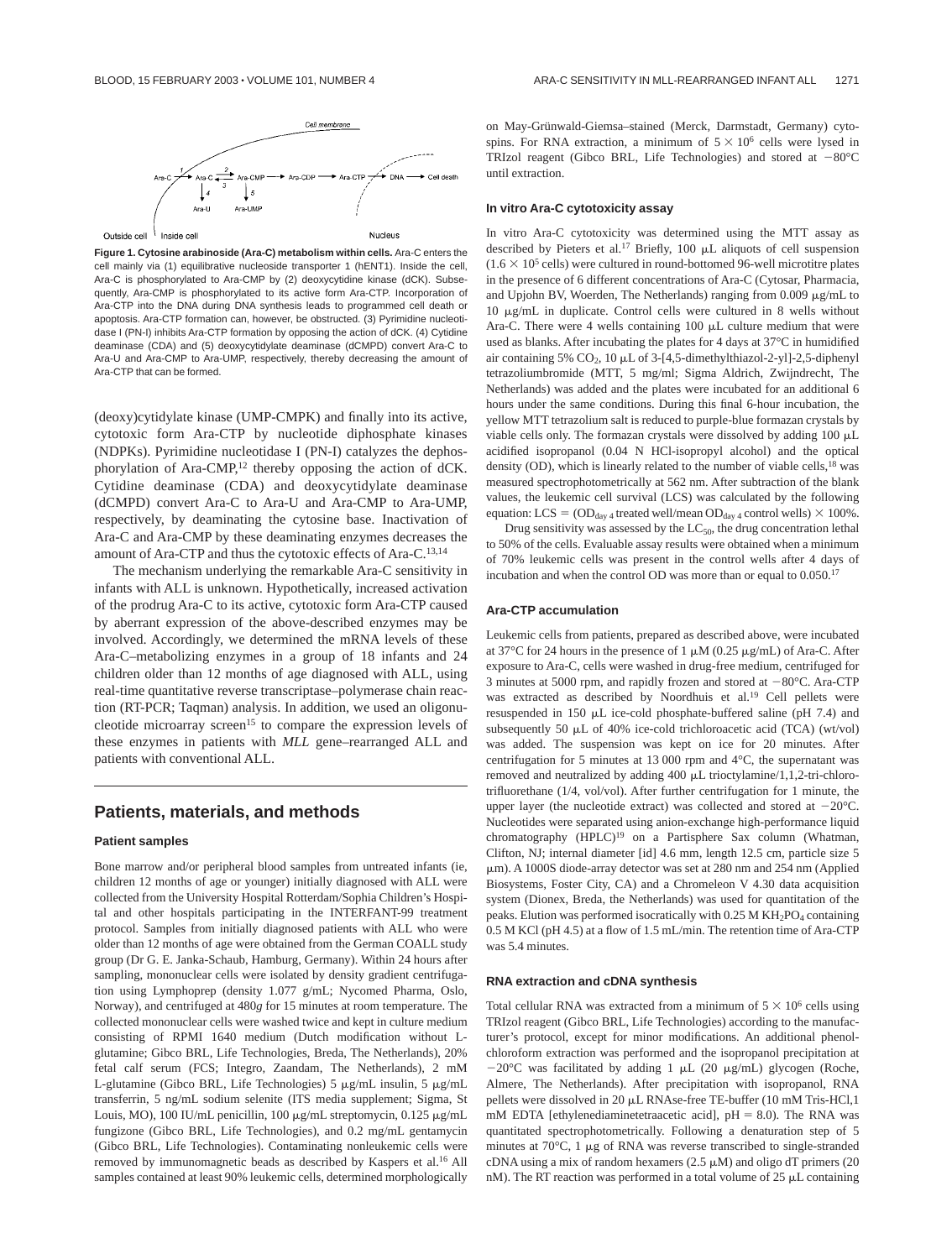| Table 1. Probe and primer combinations used for the quantitative |  |  |
|------------------------------------------------------------------|--|--|
| real-time PCR                                                    |  |  |

| Gene              | Sequence                                               |  |  |
|-------------------|--------------------------------------------------------|--|--|
| dCK               |                                                        |  |  |
| Forward           | 5'-TGC AGG GAA GTC AAC ATT-3'                          |  |  |
| Reverse           | 5'-TCC CAC CAT TTT TCT GAG-3'                          |  |  |
| Probe             | 5'-(FAM)-TAA ACA ATT GTG TGA AGA TTG GGA AG-(TAMRA)-3' |  |  |
| <b>CDA</b>        |                                                        |  |  |
| Forward           | 5'-GGA GGC CAA GAA GTC AG-3'                           |  |  |
| Reverse           | 5'-GAC GGC CTT CTG GAT AG-3'                           |  |  |
| Probe             | 5'-(FAM)-CAA CAT AGA AAA TGC CTG CTA CCC-(TAMRA)-3'    |  |  |
| <b>dCMPD</b>      |                                                        |  |  |
| Forward           | 5'-AAT GGG TGC AGT GAT GAC-3'                          |  |  |
| Reverse           | 5'-CTT AGC GCA TTC ATT ACA AG-3'                       |  |  |
| Probe             | 5'-(FAM)-ATC ATG AAC AAA AAT TCG ACC GAT-(TAMRA)-3'    |  |  |
| $PN-I$            |                                                        |  |  |
| Forward           | 5'-AAT CGG CGA TGT ACT AGA G-3'                        |  |  |
| Reverse           | 5'-CAT CTG CCA TTC TTA AGT CTC-3'                      |  |  |
| Probe             | 5'-(FAM)-ATG AAA CTG GGG TGC TCA AAG GA-(TAMRA)-3'     |  |  |
| hENT <sub>1</sub> |                                                        |  |  |
| Forward           | 5'-TGT TTC CAG CCG TGA CT-3'                           |  |  |
| Reverse           | 5'-CAG GCC ACA TGA ATA CAG-3'                          |  |  |
| Probe             | 5'-(FAM)-CAG CAC CTG GGA ACG TTA CTT-(TAMRA)-3'        |  |  |
| <b>GAPDH</b>      |                                                        |  |  |
| Forward           | 5'-GTC GGA GTC AAC GGA TT-3'                           |  |  |
| Reverse           | 5'-AAG CTT CCC GTT CTC AG-3'                           |  |  |
| Probe             | 5'-(FAM)-TCA ACT ACA TGG TTT ACA TGT TCC AA-(TAMRA)-3' |  |  |

0.2 mM of each dNTP (Amersham Pharmacia Biotech, Piscataway, NJ), 200 U Moloney murine leukemia virus reverse transcriptase (M-MLV RT) (Promega, Madison, WI), and 25 U RNAsin (Promega) at 37°C for 30 minutes, 42°C for 15 minutes, and 94°C for 5 minutes. The obtained cDNA was diluted to a final concentration of 8 ng/µL. Samples were stored at  $-80^{\circ}$ C.

#### **Quantitative real-time PCR (Taqman technology)**

The mRNA expression levels of *dCK*, *PN-I*, *CDA*, *dCMPD*, *hENT1,* and an endogenous housekeeping gene encoding for glyceraldehyde-3-phosphate dehydrogenase *(GAPDH)* as a reference, were quantified using real-time PCR analysis (Taqman chemistry) on an ABI Prism 7700 sequence detection system (PE Applied Biosystems). Amplification of specific PCR products was detected using dual-fluorescent nonextendable probes labeled with 6-carboxyfluorescein (FAM) at the 5' end and with 6-carboxytetramethylrhodamine (TAMRA) at the 3' end. All primers and probe combinations (Table 1) were designed using the OLIGO 6.22 software (Molecular Biology Insights, Cascade, CO) and purchased from Eurogentec (Seraing, Belgium). All primers had a melting temperature  $(T_m;$  nearest neighbor method) of 65 $^{\circ}$ C  $\pm$  1 $^{\circ}$ C. All internal probes had a T<sub>m</sub> of 75 $^{\circ}$ C  $\pm$  1 $^{\circ}$ C. All PCRs performed with comparable efficiencies of E more than or equal to 95%. The quantitative real-time PCR was performed in a total reaction volume of 50  $\mu$ L containing 1x Taqman buffer A (Applied Biosystems), 4 mM MgCl<sub>2</sub>, 200 μM of each dNTP (Amersham Pharmacia Biotech), 300 nM forward and reverse primers, 50 nM dual-labeled fluorogenic internal probe, 1.25 U Ampli*Taq* Gold DNA polymerase (Applied Biosystems), and 40 ng cDNA (see "RNA extraction and cDNA synthesis") from each patient as a template, in MicroAmp optical 96-well plates covered with MicroAmp optical caps (Applied Biosystems). Samples were heated for 10 minutes at 95°C and amplified for 40 cycles of 15 seconds at 95°C and 60 seconds at 60°C. A serial dilution of cDNA derived from a cell line RNA-pool (CEM, K562, and 2 Epstein-Barr virus [EBV]–transformed lymphoblastoid B-cell lines) in  $dH<sub>2</sub>O$  was amplified in parallel as a control to verify amplification efficiency within each experiment. Since all PCRs performed with equal efficiencies, relative mRNA expression levels of *dCK*, *PN-I*, *CDA*, *dCMPD,* and *hENT1* for each patient can directly be normalized for input RNA against the *GAPDH* expression of the patient. The relative mRNA expression levels of the target genes in each patient were calculated using the comparative cycle time  $(C_t)$  method.<sup>20</sup> Briefly, the target PCR  $C_t$  value (ie, the cycle number at which emitted fluorescence exceeds  $10 \times$  the standard deviation (SD) of baseline emissions as measured from cycles 3 to 15) is normalized to the *GAPDH* PCR  $C_t$  value by subtracting the *GAPDH*  $C_t$  value from the target PCR  $C_t$  value, which gives the  $\Delta C_t$  value. From this  $\Delta C_t$  value, the relative mRNA expression level to GAPDH for each target PCR can be calculated using the following equation: relative mRNA  $expression = 2^{-(Ct target-Ct GAPDH)} \times 100\%$ .

#### **Oligonucleotide microarray screen (Affymetrix)**

A detailed material and method section for the oligonucleotide microarray screen (Affymetrix) comparing patients with *MLL* gene–rearranged ALL and those with nonrearranged ALL has been described elsewhere.15 In addition, further details regarding patient samples and data analysis can be found at http://www.dfci.harvard.edu/korsmeyer/MLL.htm.

#### **Statistics**

Differences in the distribution of Ara-C  $LC_{50}$  values and mRNA expression between the 2 groups were analyzed using the Mann-Whitney *U* test. Correlations between mRNA expression of Ara-C–metabolizing enzymes and Ara-C  $LC_{50}$  values were calculated using the Spearman rank correlation test. Statistical tests were performed at a 2-tailed significance level of 0.05.

## **Results**

Leukemic cells from infants ( $n = 18$ ) and older children ( $n = 24$ ) newly diagnosed with ALL were used. Patient characteristics are listed in Table 2. The in vitro Ara-C cytotoxicity was successfully tested in 9 infants and 14 samples from older children with ALL. Assay failure was mostly due to a poor survival of control leukemic cells, that is, less than 70% survival of leukemic cells after 4 days of culture in the absence of Ara-C, or an OD at 562 nm of less than 0.050. Leukemic cells from infants with ALL were significantly  $(P = .007)$  more sensitive (3.3-fold) to Ara-C than were cells from older children with ALL (Figure 2) with a median  $LC_{50}$  of 0.27  $\mu$ g/mL Ara-C for the samples from infants and 0.89  $\mu$ g/mL Ara-C for the samples from older children. This is in concordance with results published before.7 Furthermore, we determined Ara-CTP accumulation upon a 24-hour exposure to 1  $\mu$ M (0.25  $\mu$ g/mL) Ara-C in 15 samples from infants with ALL and 8 samples from older children with ALL. In 2 of the samples from older children, a limited number of cells were available in which no Ara-CTP was detectable. These samples were considered to contain less than 30

|  |  | Table 2. Patient characteristics |  |
|--|--|----------------------------------|--|
|--|--|----------------------------------|--|

|                            | Infants            | Older children  |
|----------------------------|--------------------|-----------------|
| Number (n)                 | 18                 | 24              |
| Sex (male-female ratio), % | 67:33              | 67:33           |
| Age, y (median; P25-P75)*  | $0.45(0.198-0.65)$ | $5.5(2.93-8.3)$ |
| Immunophenotype, %         |                    |                 |
| Pro-B ALL                  | 56                 | $\Omega$        |
| Pre-B ALL                  | 17                 | 12              |
| c-ALL                      | 5                  | 71              |
| T-ALL                      | $\Omega$           | 17              |
| Unknown                    | 22                 | $\Omega$        |
| MLL gene status, %         |                    |                 |
| MLL germ line              | 11                 | 100             |
| <b>MLL</b> rearranged      | 78                 | $\Omega$        |
| Unknown                    | 11                 | $\Omega$        |

\*P25-P75 indicates 25th and 75th percentiles.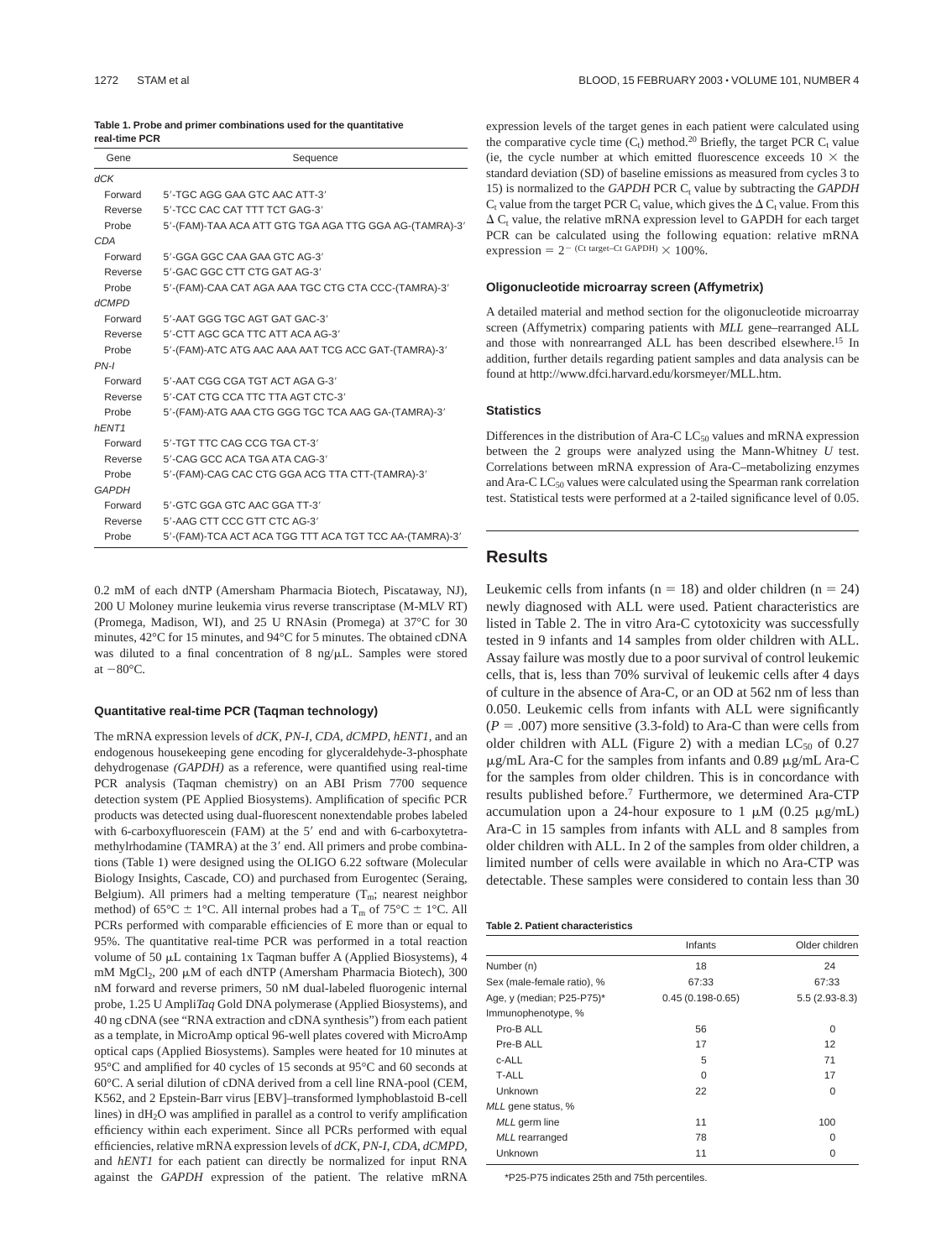

**Figure 2. Ara-C cytotoxicity and Ara-CTP accumulation.** (A) Ara-C sensitivity (LC<sub>50</sub> Ara-C in  $\mu$ g/mL) of leukemic cells from infants (n = 9) and older children (noninfants) ( $n = 14$ ) with newly diagnosed acute lymphoblastic leukemia (ALL). (B) Ara-CTP accumulation (pmol/10<sup>6</sup> cells) in leukemic cells from infants ( $n = 15$ ) and older children (n = 8) with ALL upon ex vivo exposure to 1  $\mu$ M of Ara-C for 24 hours. The lines indicate the median values; and  $\bigcirc$ , individual patients.

pmol Ara-CTP per million leukemic cells. In leukemic cells from infants, 2.3-fold more Ara-CTP accumulated  $(P = .011)$  (Figure 2).

Using quantitative real-time PCR (Taqman technology), the mRNA expression levels of *dCK*, *CDA*, *dCMPD*, *PN-I,* and *hENT1* were measured in 18 samples from infants with ALL. In 23 samples from older children with ALL, the mRNA expression levels of *dCK*, *CDA,* and *dCMPD* were determined. From 21 older children *PN-I* and *hENT1* mRNA expression was determined. Infants expressed significantly less  $dCK$  mRNA ( $P = .026$ ) compared with older children with ALL. The difference in the median relative *dCK* mRNA expression in the infant and older children groups is 2-fold. No significant difference in mRNA expression of *PN-I*, an enzyme opposing dCK activity, was found (Figure 3). Also, no significant differences were found in the mRNA expression of the deaminating (Ara-C–inactivating) enzymes *CDA* and *dCMPD* between infants and older children (Figure 4). However, mRNA of the nucleoside transporter *hENT1*, on which Ara-C is mainly dependent to cross the cell membrane, was significantly 2.5-fold higher expressed  $(P = .001)$  in infants compared with older children with ALL (Figure 5).

Excluding the infant ALL samples from which the *MLL* status is unknown  $(n = 2)$  and transferring the infant ALL samples with



**Figure 4. Relative CDA and dCMPD mRNA expression (Taqman).** Relative mRNA expression of cytidine deaminase (CDA; A) and deoxycytidylate deaminase (dCMPD; B) in infants and older children (noninfants) with ALL. The lines indicate the median values;  $\bigcirc$ , individual patients; and NS, not significant.

germ line  $MLL$  genes ( $n = 2$ ) to the group of older children (or rather *MLL* germ line; Table 2), results in similar differences. Patients with  $MLL$  gene–rearranged infant ALL express significantly 1.6-fold less  $dCK$  mRNA ( $P = .043$ ) and 2.5-fold more  $hENT1$  mRNA ( $P = .001$ ) compared with patients with ALL with germ line *MLL* genes.

The oligonucleotide microarray screen comparing a group of patients with  $MLL$  gene–rearranged ALL ( $n = 18$ ), consisting of 15 infants and 3 older children, and a group of children older than 12 months of age with conventional ALL ( $n = 23$ ),<sup>15</sup> revealed similar results. No significant differences in mRNA expression between patients with *MLL* gene–rearranged ALL and patients with ALL without *MLL* gene abnormalities were found for the deaminating enzymes *CDA* and *dCMPD*. In contrast, the relative gene expression of  $dCK$  was significantly ( $P = .001$ ) lower (1.9-fold) and *hETN1* expression significantly ( $P = .046$ ) higher (2.7-fold) in patients with *MLL* gene–rearranged ALL (Figure 6). The expression of *PN-1* was not measured because no oligonucleotides representing this gene are present on the Affymetrix microarray chip used in this screen.

The *hENT1* mRNA expression inversely correlates with the LC<sub>50</sub> values of Ara-C ( $r_s = -0.58$ ,  $P = .006$ ) (Figure 7). In other



**Figure 3. Relative dCK and PN-I mRNA expression (Taqman).** Relative mRNA expression of deoxycytidine kinase (dCK; A) and pyrimidine nucleotidase (PN-I; B) in infants and older children (noninfants) with ALL. The lines indicate the median values;  $\circ$ , individual patients; and NS, not significant.



**Figure 5. Relative hENT1 mRNA expression (Taqman).** Relative mRNA expression of the human equilibrative nucleoside transporter 1 (hENT1) in infants and older children (noninfants) with ALL. The lines indicate the median values; and  $\bigcirc$ , individual patients.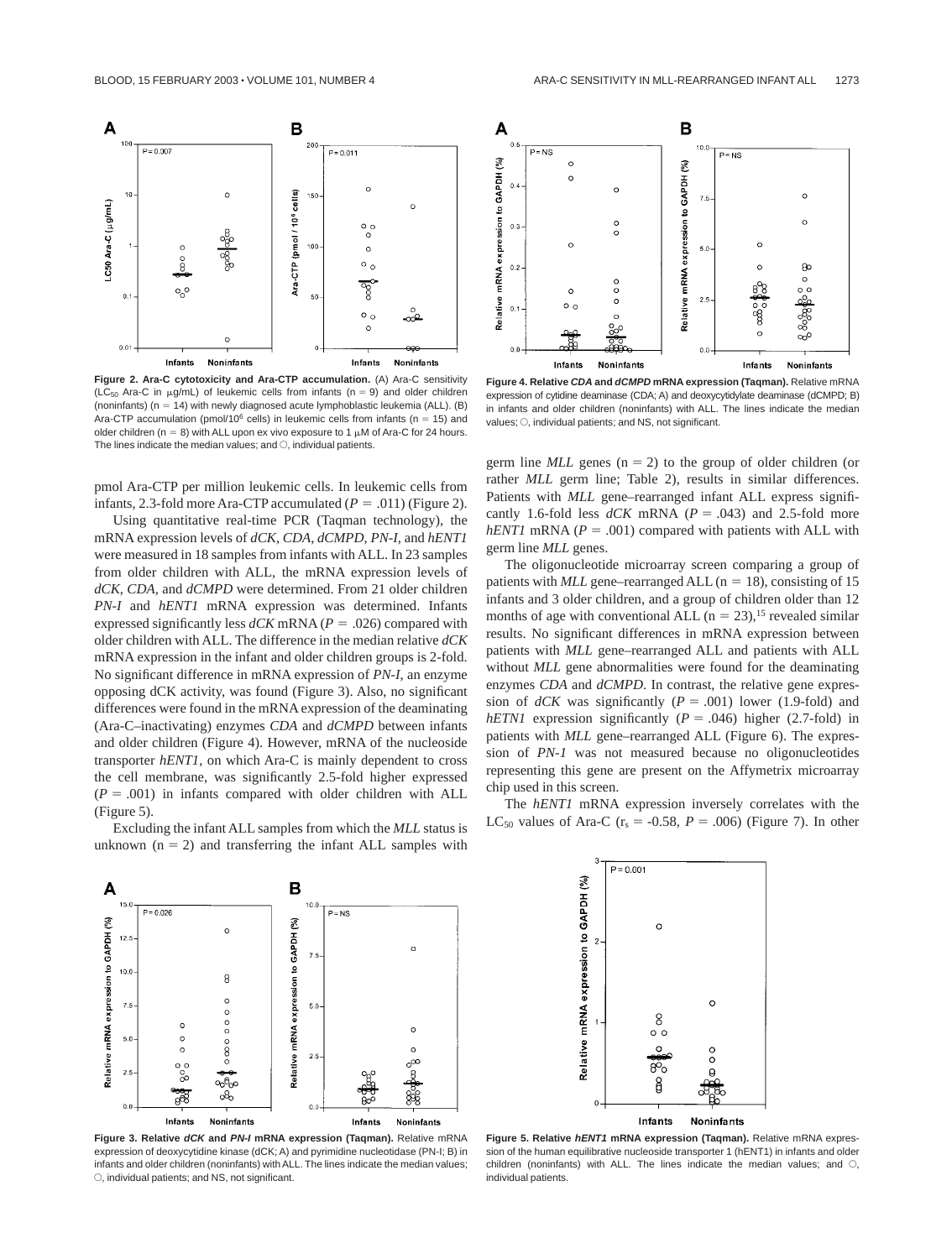

**Figure 6. Relative dCK and hENT1 mRNA expression (Microarray).** Deoxycytidine kinase (dCK; A) and equilibrative nucleoside transporter 1 (hENT1; B) mRNA expression in patients with  $MLL$  gene–rearranged (n = 18) and MLL germ line  $(n = 23)$  ALL measured on oligonucleotide microarrays. The lines indicate the  $median$  values;  $\bullet$ , individual patients.

words, Ara-C sensitivity correlates with increased *hETN1* mRNA expression. In contrast, we found that increased *dCK* mRNA expression tends to correlate, although weakly, with increased resistance to Ara-C ( $r_s = 0.41, P = .052$ ).

## **Discussion**

Infant ALL is characterized by a high incidence of *MLL* gene rearrangements and a poor treatment outcome compared with older children with ALL. The poor prognosis for infants with ALL is associated with rearrangements of the *MLL* gene,<sup>4,21,22</sup> and in vitro resistance to prednisolone and asparaginase.7 However, infant ALL cells are highly sensitive to Ara-C.7 This knowledge has recently been implemented in a new international collaborative treatment protocol (INTERFANT-99) for infants with ALL in order to give a more specific treatment to patients with infant ALL.

The necessity of an exclusive treatment protocol for infants diagnosed with ALL has recently been stressed by a gene profiling study comparing (mostly) infants with *MLL* gene–rearranged ALL and older children with conventional ALL and acute myeloid leukemia (AML) without *MLL* gene rearrangements, using oligonucleotide microarrays.15 This resulted in a gene expression profile for patients with *MLL* gene–rearranged ALL that is clearly distinguishable from the gene profiles found for patients with conventional ALL and AML. This finding suggests that *MLL* gene–rearranged leukemia needs to be classified as a unique leukemia for which urgently molecular targets need to be found to explore the possibilities of developing an appropriate treatment protocol for these patients.

In the present study we analyzed the mechanism of Ara-C sensitivity in infant *MLL* gene–rearranged ALL. Because aberrant expression of key enzymes in Ara-C metabolism (Figure 1) might explain the remarkable sensitivity to Ara-C in infants with ALL, we used quantitative real-time PCR analysis (Taqman chemistry) and an oligonucleotide microarray screen<sup>15</sup> to determine the mRNA levels of several Ara-C–metabolizing enzymes in infants and in older children with newly diagnosed ALL. Quantitative RT-PCR analysis revealed that infants with ALL express significantly 2-fold less *dCK* and 2.5-fold more *hENT1* mRNA compared with older children with ALL. No significant differences in *PN-I*, *CDA,* and *dCMPD* mRNA expression were observed. The *hENT1* mRNA expression correlated with sensitivity to Ara-C, whereas *dCK* mRNA expression tends to correlate, although weakly, with Ara-C resistance. In approximately 80% of the samples from patients with infant ALL, the *MLL* gene is rearranged (Table 2). Comparison between *MLL* gene–rearranged infants and *MLL* germ line patients revealed the same differences in *dCK* and *hENT1* mRNA expression as observed for the infant versus older children groups. Similar results were obtained from the oligonucleotide microarray screen. Patients with *MLL* gene–rearranged ALL expressed 1.9-fold less *dCK* and 2.7-fold more *hENT1* mRNA compared with children with ALL without *MLL* gene rearrangements. Because *MLL* gene rearrangements are strongly associated with infant ALL, it is diffecult to determine whether the observed differences are related to *MLL* gene rearrangements or to infancy or even to both. To answer this question, a large group of rather rare *MLL* germ line infant ALL samples is needed. However, since infant ALL is so strongly associated with *MLL* gene rearrangements, observations found in a group of infants with ALL shall therefore resemble a group of *MLL* gene–rearranged ALL samples and vice versa.

Deoxycytidine kinase (dCK) generally phosphorylates deoxycytidine (dCyd) to form dCMP, but also phosphorylates a variety of deoxycytidine analogues, including Ara-C.23 Reduced *dCK* mRNA expression and deficiency of functional dCK has often been associated with Ara-C resistance.<sup>24-27</sup> In addition, it has been demonstrated that relapsed ALL and AML patients show decreased  $dCK$  mRNA expression<sup>28</sup> and that initial childhood ALL patients expressing low levels of *dCK* mRNA are more likely to relapse than patients expressing higher levels of *dCK* mRNA.29 After Ara-C is phosphorylated by dCK, Ara-CMP is further phosphorylated to Ara-CDP by (deoxy)cytidylate kinase (UMP-CMPK) and finally to its active, cytotoxic form Ara-CTP by nucleotide diphosphate kinases (NDPKs). Because dCK has the lowest concentration of these 3 kinases, it is thought to be the rate-limiting enzyme in the activation of Ara-C.11 However, we show that infants with ALL express significantly 2-fold less *dCK* mRNA than older children with ALL, whereas no significant differences in *PN-I* mRNA expression was found. Since PN-I opposes the action of dCK by dephosphorylating Ara-CMP,12 the net phosphorylation of Ara-C into Ara-CMP may be considerably lower in infants with ALL. Yet, leukemic cells from these patients are significantly 3.3-fold more sensitive to Ara-C and 2.3-fold more Ara-CTP was formed upon exposure to Ara-C. Moreover, we observed that *dCK* mRNA expression tends to correlate, although weakly, with the obtained  $LC_{50}$  values for Ara-C. In other words, higher  $dCK$  mRNA expression tends to correlate with increased resistance to Ara-C. These data suggest that dCK is not a rate-limiting factor in the activation of Ara-C in infant ALL cells, which may support the



**Figure 7. Relation between Ara-C cytotoxicity and hENT1 mRNA expression (Taqman).** Correlation between the Ara-C cytotoxicity (log  $LC_{50}$  in  $\mu$ g/mL) and the relative mRNA expression of the human equilibrative nucleoside transporter 1 (hENT1).  $\circ$  indicates individual infant ALL patients; and  $\bullet$ , older children (noninfants) with ALL.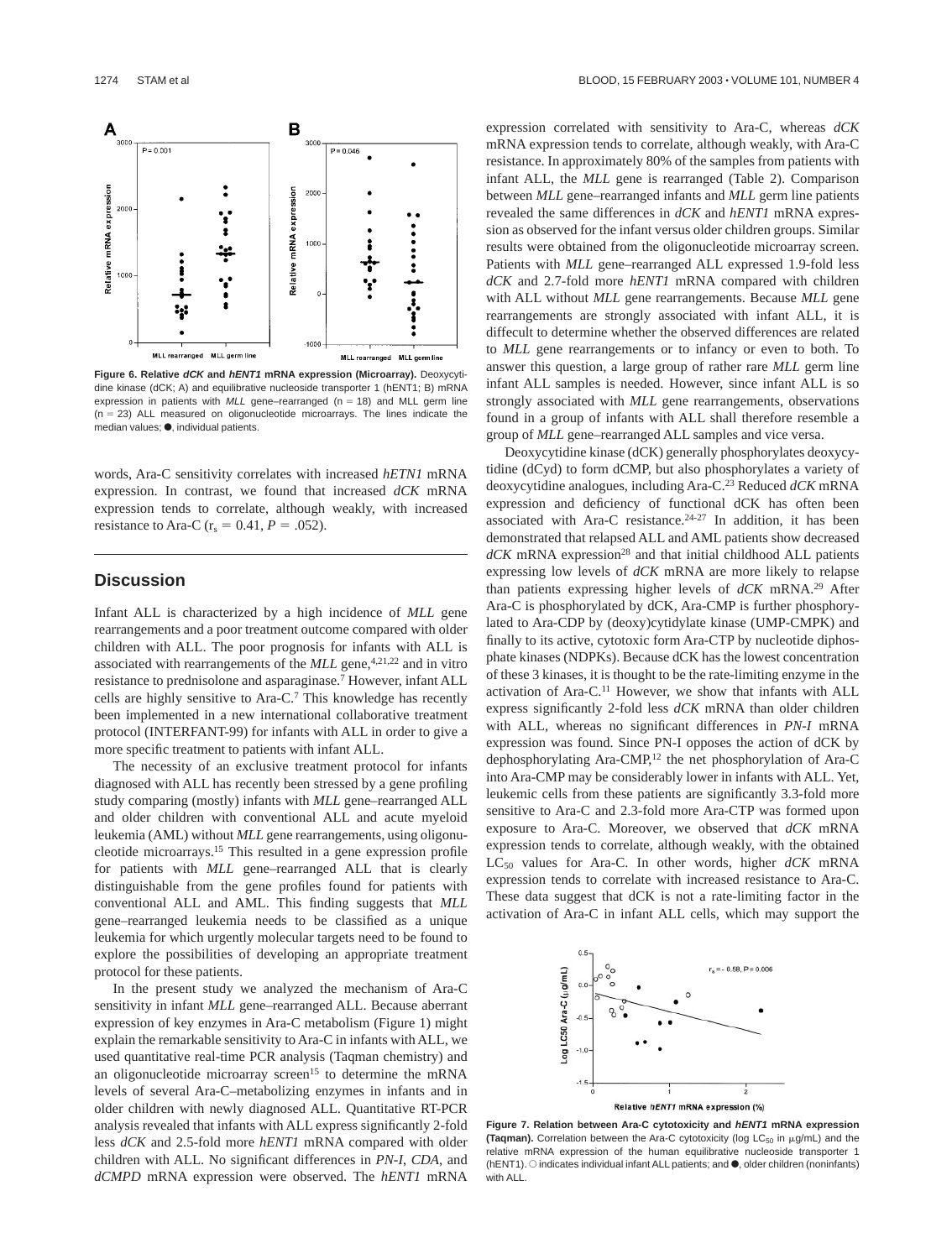findings of White et al<sup>10</sup> (see below). Another possibility could be that dCK is posttranscriptionally regulated and that despite the lower mRNA expression, the amount of protein or the activity of the enzyme in infant ALL cells are comparable with, or even higher than in cells from older children with ALL.

Cytidine deaminase (CDA) and deoxycytidylate deaminase (dCMPD) both inhibit the formation of Ara-CTP by converting Ara-C to Ara-U and Ara-CMP to Ara-UMP, respectively. Increased CDA and dCMPD activity in several cell lines transfected with human *CDA* or human *dCMPD* cDNA has been shown to confer resistance to Ara-C.13,14,30,31 Furthermore, CDA activity proved to be significantly higher in patients with Ara-C refractory AML than in untreated patients.32 Our results did not show significant differences in the mRNA expression of *CDA* and *dCMPD* between infants and older children with ALL, suggesting that Ara-C sensitivity in infant ALL cannot be ascribed to decreased inactivation of Ara-C by these enzymes.

Nucleosides and their analogues are hydrophilic molecules, and therefore dependent on specialized transport proteins to permeate cell membranes. Ara-C membrane transport is mainly facilitated by a nitrobenzylmercaptopurine riboside (NBMPR)–sensitive nucleoside transport system.9,10,33 Since hENT1 is the only known NBMPR-sensitive nucleoside transporter capable of transporting pyrimidine nucleosides over the cell membrane,<sup>8</sup> it is reasonable to assume that Ara-C mainly enters the cell via hENT1. In this study we show that infants with ALL express significantly 2.5-fold more *hENT1* mRNA compared with older children with ALL. In addition, we demonstrate a strong correlation between *hENT1* mRNA expression and Ara-C sensitivity. Others showed that inhibition of Ara-C membrane transport with NBMPR confers Ara-C resistance in cells from both patients with ALL and those with AML.<sup>9,10,33</sup> Taken together, these data suggest that Ara-C sensitivity in infant ALL can, at least to some extent, be explained by a higher *hENT1* mRNA expression, possibly resulting in more Ara-C membrane transport sites and thus an elevated uptake of Ara-C into the cell. Furthermore, these data suggest that *hENT1* mRNA expression may be a valuable predictor of Ara-C sensitivity in both infant and older ALL patients.

Our observation that Ara-C sensitivity may be a consequence of increased *hENT1* mRNA expression and the finding that dCK apparently is not rate-limiting in the formation of Ara-CTP in infants with *MLL* gene–rearranged ALL is in concordance with the findings of White and coworkers.10 White et al showed that Ara-C is phosphorylated by dCK almost as rapidly as it enters the cell at extracellular Ara-C concentrations below  $1 \mu M$ , whereas at high Ara-C concentrations ( $> 10 \mu$ M) unphosphorylated Ara-C accumulates inside cells. Thus, at Ara-C concentrations less than  $1 \mu M$ , the rate of Ara-C accumulation inside the cell is primarily determined by the transport rate or rather the number of transporter sites on the cell membrane (ie, *hENT1* expression). At extracellular Ara-C concentrations exceeding 10  $\mu$ M, dCK becomes the rate-limiting factor.<sup>10</sup> The median LC<sub>50</sub> values for Ara-C for the infant and older children groups in this study are 0.27  $\mu$ g/mL (1  $\mu$ M) and 0.89  $\mu$ g/mL (3.6  $\mu$ M) Ara-C, respectively. Therefore, it is likely that the rate of Ara-C influx via hENT1 and not the level of dCK determines the amount of Ara-C phosphorylation by dCK and subsequently the sensitivity to Ara-C in these patient samples, even if dCK is posttranscriptionally regulated and the actual protein levels or enzyme activity in the infant samples are comparable or even higher than in those in cells from older children. Since infants with ALL who enter the INTERFANT-99 treatment protocol receive both low-dose and high-dose Ara-C, corresponding to plasma levels less than 1  $\mu$ M and more than 10  $\mu$ M, respectively,<sup>34,35</sup> these patients may benefit from their increased *hENT1* expression at least during treatment with low to normal doses of Ara-C.

Based on these considerations we conclude that the observed increase in *hENT1* mRNA expression contributes to the remarkable sensitivity to Ara-C in infants diagnosed with ALL.

## **Acknowledgments**

We wish to express our gratitude to the members of the INTER-FANT-99 and the German COALL study groups for their support of this study by providing fresh leukemic samples.

### **References**

- 1. Greaves MF. Infant leukaemia biology, aetiology and treatment. Leukemia. 1996;10:372-377.
- 2. Frankel LS, Ochs J, Shuster JJ, et al. Therapeutic trial for infant acute lymphoblastic leukemia: the Pediatric Oncology Group experience (POG 8493). J Pediatr Hematol Oncol. 1997;19:35-42.
- 3. Lauer SJ, Camitta BM, Leventhal BG, et al. Intensive alternating drug pairs after remission induction for treatment of infants with acute lymphoblastic leukemia: a Pediatric Oncology Group pilot study. J Pediatr Hematol Oncol. 1998;20: 229-233.
- 4. Rubnitz JE, Link MP, Shuster JJ, et al. Frequency and prognostic significance of HRX rearrangements in infant acute lymphoblastic leukemia: a Pediatric Oncology Group study. Blood. 1994;84: 570-573.
- 5. Heerema NA, Sather HN, Ge J, et al. Cytogenetic studies of infant acute lymphoblastic leukemia: poor prognosis of infants with t(4;11)-a report of the Children's Cancer Group. Leukemia. 1999;13: 679-686.
- 6. Pui CH, Kane JR, Crist WM. Biology and treatment of infant leukemias. Leukemia. 1995;9:762- 769.
- 7. Pieters R, den Boer ML, Durian M, et al. Relation between age, immunophenotype and in vitro drug resistance in 395 children with acute lymphoblas-

tic leukemia—implications for treatment of infants. Leukemia. 1998;12:1344-1348.

- 8. Cass CE, Young JD, Baldwin SA. Recent advances in the molecular biology of nucleoside transporters of mammalian cells. Biochem Cell Biol. 1998;76:761-770.
- 9. Wiley JS, Jones SP, Sawyer WH, Paterson AR. Cytosine arabinoside influx and nucleoside transport sites in acute leukemia. J Clin Invest. 1982; 69:479-489.
- 10. White JC, Rathmell JP, Capizzi RL. Membrane transport influences the rate of accumulation of cytosine arabinoside in human leukemia cells. J Clin Invest. 1987;79:380-387.
- 11. Chabner BA. Cytidine analogues. In: Chabner BA, Longo DL, eds. Cancer Chemotherapy and Biotherapy-Principles and Practice. Philadelphia, PA: Lippincott-Raven; 1996:213-234.
- 12. Amici A, Emanuelli M, Magni G, Raffaelli N, Ruggieri S. Pyrimidine nucleotidases from human erythrocyte possess phosphotransferase activities specific for pyrimidine nucleotides. FEBS Lett. 1997;419:263-267.
- 13. Neff T, Blau CA. Forced expression of cytidine deaminase confers resistance to cytosine arabinoside and gemcitabine. Exp Hematol. 1996;24: 1340-1346.
- 14. Schröder JK, Seidelmann M, Kirch HC, Seeber S,

Schutte J. Assessment of resistance induction to cytosine arabinoside following transfer and overexpression of the deoxycytidylate deaminase gene in vitro. Leuk Res. 1998;22:619-624.

- 15. Armstrong SA, Staunton JE, Silverman LB, et al. MLL translocations specify a distinct gene expression profile that distinguishes a unique leukemia. Nat Gene. 2002;30:41-47.
- 16. Kaspers GJ, Veerman AJ, Pieters R, et al. Mononuclear cells contaminating acute lymphoblastic leukaemic samples tested for cellular drug resistance using the methyl-thiazol-tetrazolium assay. Br J Cancer. 1994;70:1047-1052.
- 17. Pieters R, Loonen AH, Huismans DR, et al. In vitro drug sensitivity of cells from children with leukemia using the MTT assay with improved culture conditions. Blood. 1990;76:2327-2336.
- 18. Pieters R, Huismans DR, Leyva A, Veerman AJ. Adaptation of the rapid automated tetrazolium dye based (MTT) assay for chemosensitivity testing in childhood leukemia. Cancer Lett. 1988;41: 323-332.
- 19. Noordhuis P, Kazemier KM, Kaspers GJ, Peters GJ. Modulation of metabolism and cytotoxicity of cytosine arabinoside with N-(phosphon)-acetyl-Laspartate in human leukemic blast cells and cell lines. Leuk Res. 1996;20:127-134.